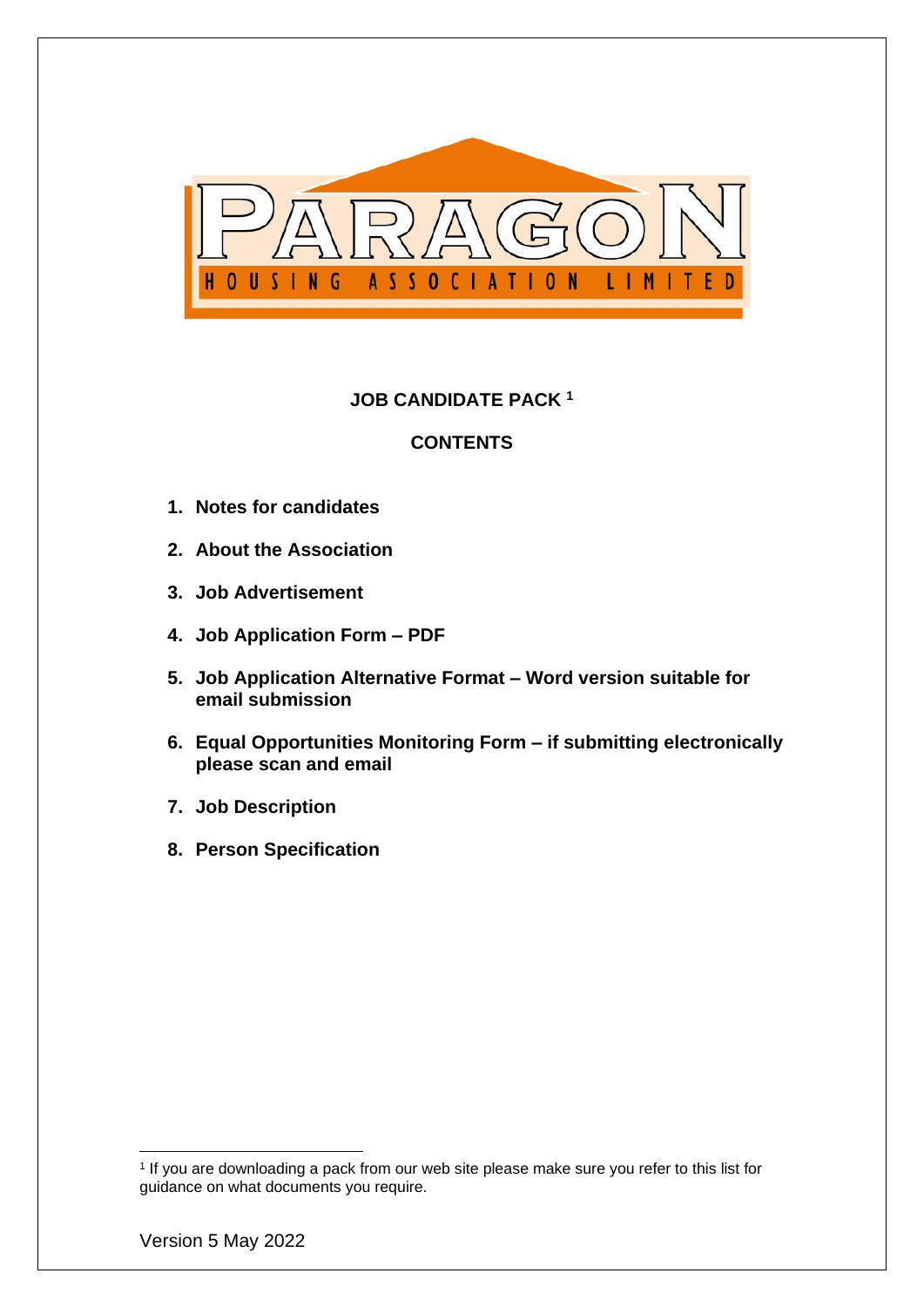# **PARAGON HOUSING ASSOCIATION LIMITED**

### **NOTES FOR CANDIDATES**

Thank you for expressing an interest in a post with Paragon Housing Association.

#### **Please read these notes carefully – these are to help you make the best of your application.**

#### **Application Form**

- $\triangleright$  The Application Form attached explains how applications should be submitted. If you have any queries regarding your application please email [enquiries@paragonha.org.uk](mailto:enquiries@paragonha.org.uk) or contact the Corporate Services Supervisor on 01324 878050.
- ➢ Applications will **NOT** be accepted after 4.00pm of the closing date stated in the advert.
- ➢ Please note that the Person Specification and Job Description enclosed list the minimum essential requirements for this post. When assessing your application the Selection Panel will consider the information you provide against these.
- $\triangleright$  Please use the Application form to detail information about your skills and experience.
- ➢ If you are related to any members of staff, consultants, contractors or suppliers to the Association – this should be clearly shown on the relevant part of the form. This will not necessarily be detrimental to your application.

#### **Interview Stage – if you are successful in reaching the interview stage then please note the following**

- $\triangleright$  If you are called for interview the Panel will wish to discuss the areas covered in the Person Specification and explore the requirements of the Job **Description**
- $\triangleright$  If you have any particular requirements for the interview stage then please let us know on the application form if possible or contact our office in advance of the interview
- $\triangleright$  If called for interview you will be required to bring with you the original certificate(s) of all qualifications referred to in this application, including membership of professional bodies.